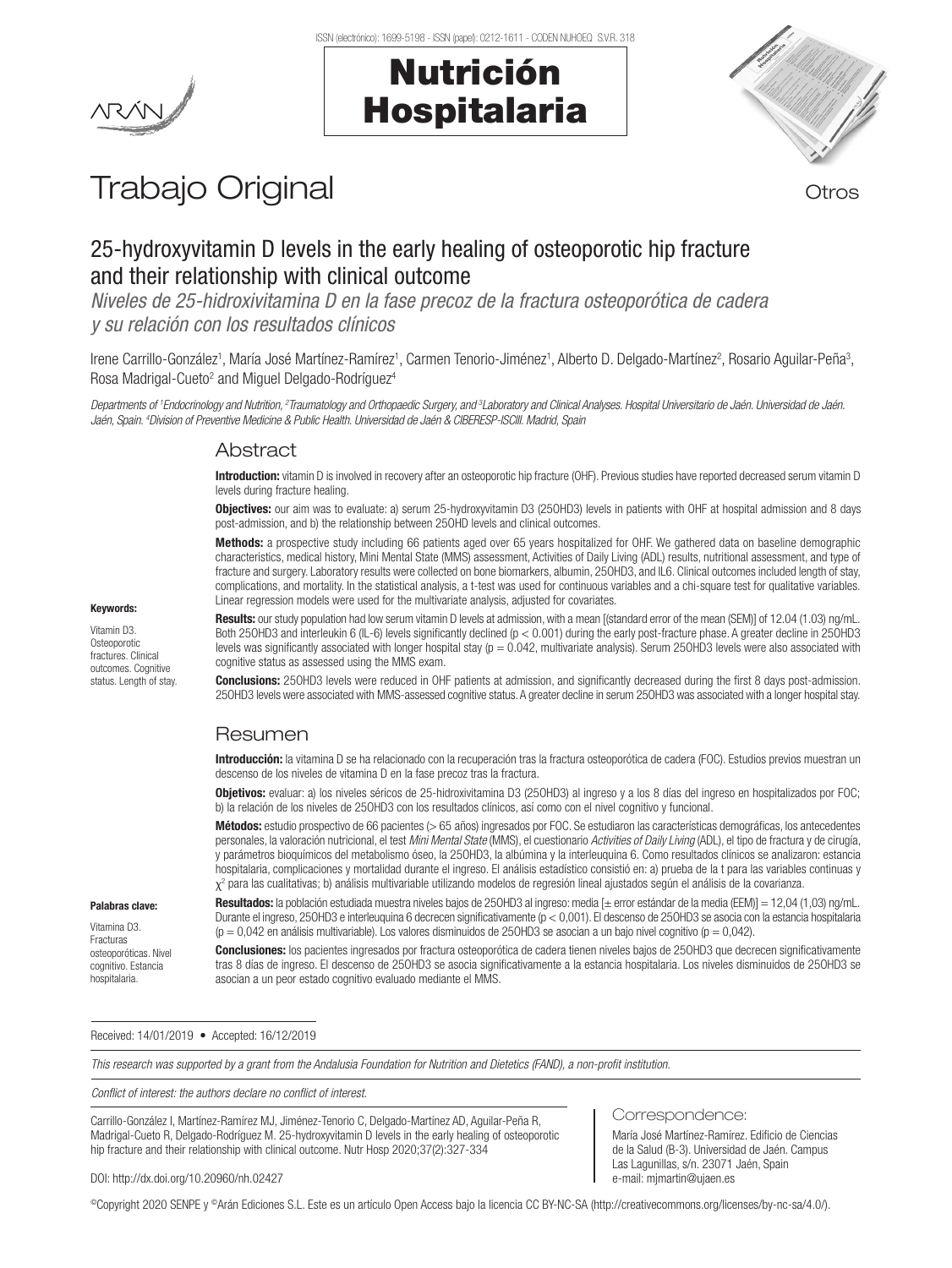### **INTRODUCTION**

Osteoporotic fractures are a major health problem in developed countries, and are among the most frequent causes of disability and medical costs worldwide (1). Up to 20 % of patients die within the first year following hip fracture (2).

Vitamin D deficiency is one of the main determinants of osteoporotic fractures, producing an imbalance in bone remodeling, contributing to bone mass loss and fracture, reducing intestinal absorption of calcium (especially in subjects with low-to-moderate calcium intake), increasing parathyroid hormone (PTH) levels, and stimulating bone resorption (3). Vitamin D coordinates the functions of osteoclasts and osteoblasts in the regulation of bone remodeling (4).

An association has been demonstrated between vitamin D deficiency and increased fracture risk, independent of other risk factors (5), and between the degree of vitamin D deficiency and the severity of osteoporotic hip fracture (OHF) (6). In contrast, a recent meta-analysis concluded that vitamin D supplementation did not reduce fracture risk (7), although some authors have questioned this conclusion and suggested possible research biases (8); the conclusion could also be due to the fact that an insufficient dose of vitamin D was administered.

Vitamin D is involved in all stages of healing and recovery after a fracture: it modifies the expression of the cytokines interleukin 1 (IL-1), interleukin 6 (IL-6), and TNF- $\alpha$  during the initial inflammation phase, both *in vitro* and *in vivo*; it influences callus formation (soft and hard stages); and it participates in bone remodeling (9). Various metabolites of vitamin D are increased at the fracture site, and the administration of supplemental vitamin D after a fracture could assist the healing process (10). The extra-skeletal effects of vitamin D deficiency on cognitive status and immunity, among other factors (11), could also have an impact on the clinical outcomes of these patients.

The behavior of vitamin D levels during the early post-OHF phase has not been fully elucidated, but it may depend on the pre-fracture vitamin D status of patients (12). It has been reported that serum vitamin D levels decrease during the fracture healing process after traumatic or surgical bone injury (13), but it is not known whether these changes in vitamin D levels influence clinical outcomes.

The objectives of this study were to evaluate: a) vitamin D levels in patients hospitalized for hip fracture at admission and 8 days later; and b) the relationship of vitamin D levels with clinical outcomes (length of hospital stay and mortality) and with cognitive and functional status.

### METHODS

### STUDY DESIGN

This prospective study consecutively enrolled osteoporotic hip fracture patients aged over 65 years admitted to the Orthopedics Department of Jaén University Hospital (Spain, latitude 37° 46' 0") between 2013 and 2016. Bias due to differences in sunlight exposure was mitigated by recruiting during the Spring and Autumn (March, April, October and November).

Inclusion criteria were: a) low-energy hip fracture (caused by fall from standing height or lower), and b) signed consent to participation in the study. Exclusion criteria were: a) pathological or atypical fracture; b) high-impact fracture (trauma, fall down multiple steps, fall from a height  $>$  30 cm); c) periprosthetic fracture; d) neoplastic disease; e) moderate or severe kidney disease; f) calcium and/or phosphorus metabolism disorder; g) all types of secondary osteoporosis except for vitamin D deficiency; h) malabsorption syndrome and/or ileal resection; and i) current treatment with antiepileptics, rifampin, cyclophosphamide, bisphosphonates, other antiresorptive agent, or sodium fluoride.

All participants were interviewed within 24 hours post-admission. Data were gathered on sex; age; residence; cognitive status as assessed by the Mini-Mental State (MMS) exam (14); functional status as evaluated by the Activities of Daily Living (ADL) questionnaire (15); previous morbidity (Charlson index) (16); pre-anesthetic risk (American Society of Anesthesiologists [ASA] score) (16); medication received at the time of the fracture or before, with a specific question on oral anticoagulants; and nutritional status according to the long-form Mini-Nutritional Assessment (MNA) questionnaire (17). Dietary intake was assessed by administering a 24-hour dietary recall on three non-consecutive days, and calculating the average daily intake.

During their hospital stay, patients did not receive any anti-osteoporosis medication, calcium or vitamin D supplementation.

### BLOOD PARAMETERS

Two fasting venous blood samples were drawn: the first within 24 hours of admission and the second on day 8 post-admission, usually 6 days post-surgery (the length of hospital stay was longer than 8 days in all patients). Blood counts and biochemical parameters, including serum calcium (corrected for albumin), serum phosphorus, albumin, IL-6, 25OHD3, and intact PTH (iPTH), were determined. Plasma 25OHD3 was analyzed by chemiluminescence using a Liaison Day Sorin® analyzer. 25OHD3 levels ≥ 30 ng/mL were considered adequate; levels were deemed inadequate when they were within the range 20-29 ng/mL, and deficient when < 20 ng/mL (18). Serum iPTH was analyzed by chemiluminescence using an Access 800® Unicel DXL analyzer (reference range: 15.0- 88.0 pg/mL).

# CLINICAL VARIABLES

Data were gathered on fracture type, dietary intake, length of preoperative stay, type of surgery, complications (nosocomial infections and severe anemia requiring transfusion), and clinical outcomes (length of hospital stay and mortality).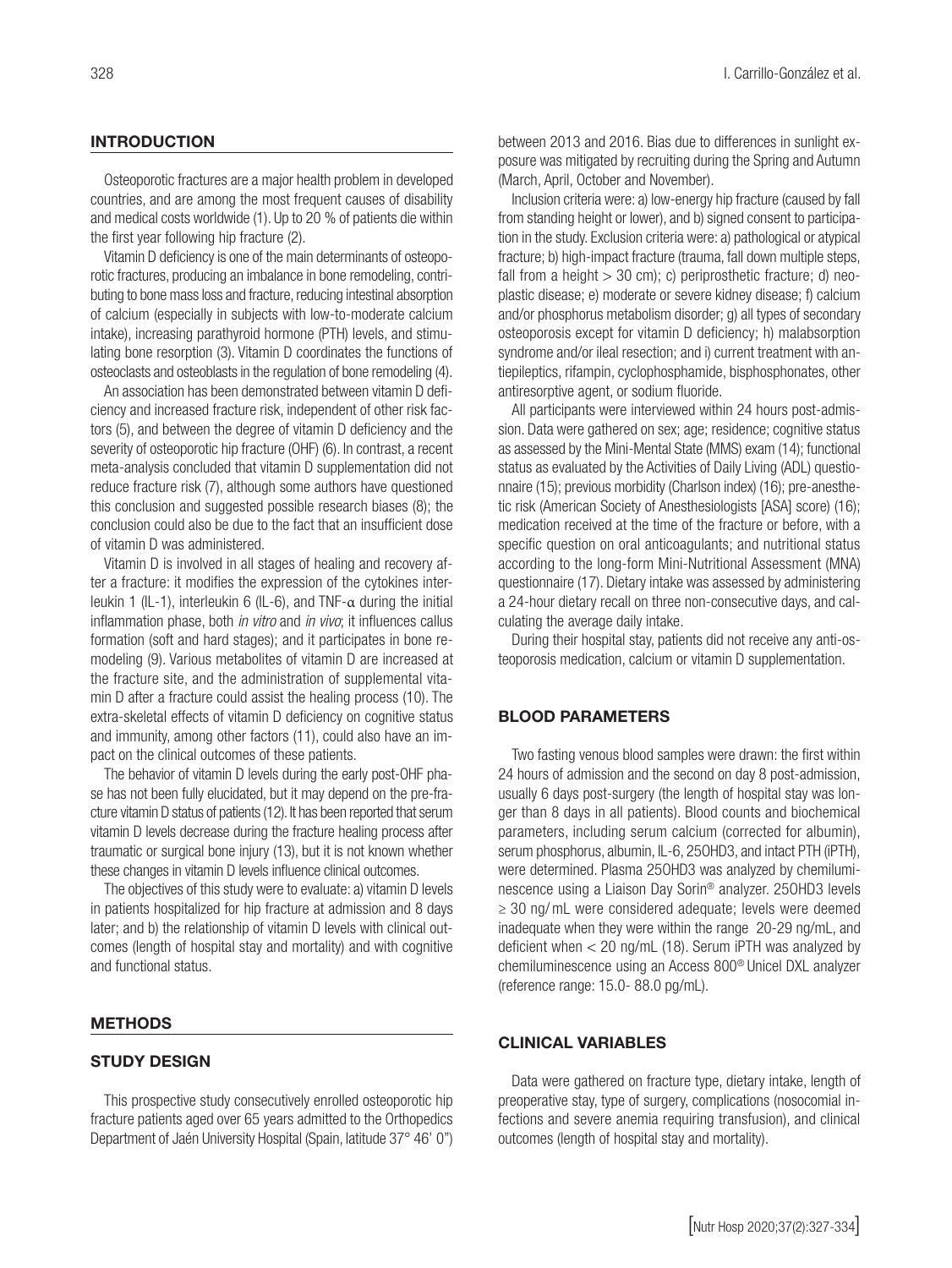#### STATISTICAL ANALYSIS

A t-test and analysis of variance were used to compare continuous variables. Factors influencing the length of hospital stay were evaluated by univariate analysis and by multiple linear regression analysis, adjusting for potential confounders. Data on preoperative and total hospital stays were non-normally distributed, and were therefore logarithmically transformed. The Stata 14 SE (College Station, TX, USA) package was used for data analyses.

### ETHICAL BOARD APPROVAL

The study was approved by the Ethics Committee of the hospital, and all participants signed their written informed consent form as recommended by the Helsinki Convention.

#### RESULTS

The patients (81.8 % female, mean age of 84.0 years) mostly lived in the community (86.4 %), and only 13.6 % were institutionalized. Data on their cognitive status (MMS), dependence (ADL), nutritional risk (MNA), comorbidities, preoperative stay, type of surgery, need for transfusion, hospital stay, and mortality are included in table I. A major degree of dependence was observed in 66.7 % of the patients, who had ADL index scores of E, F, G, or H, indicating severe or total dependence for activities of daily living.

A normal nutritional status (determined by MNA) was found in 70.5 % of the patients. The ASA anesthetic risk was class three in 54.6 % and class four in 21.2 %. The mean Charlson index score (comorbidities) was 2.1; mean preoperative length of stay was 2.0 days, and total hospital stay was 13.2 days. Five patients (7.6 %) showed signs of nosocomial infection during their hospital stay, and seven (10.6 %) died before hospital discharge. The mean pre-admission caloric intake was 1,361 kcal/day, mean protein intake was 71.9 g/ day, and mean vitamin D intake was 1.52 g/day (608 IU).

The regression analysis showed no relationship between vitamin D intake at admission [β coefficient (standard error of the mean (SEM)] of 0.43 [0.44],  $p = 0.33$ ; data not shown in a table). Table II reports the results for bone metabolism parameters and energy and protein intakes at admission according to the patients' ADLassessed functional status. Although it may be observed that serum 25OHD3 levels were lower in those with worse functional status, the difference was not statistically significant. No significant differences in other serum markers were observed. Table III displays the results for bone metabolism and energy and protein intakes classified according to MMS-assessed cognitive status, showing significantly lower serum 25OHD3 levels in patients with worse cognitive status (MMS score  $<$  24, p = 0.04). No significant differences were found for the other bone metabolism markers or for IL-6.

Table IV includes the mean differences in bone metabolism parameters between blood samples drawn < 24 h and 8 days postadmission. Admission 25OHD3 levels were low, with a mean (SEM) of 12.04 (1.03) ng/mL. During hospital stay, there was a significant decrease in serum 250HD3, iPTH, and IL-6 levels ( $p < 0.001$ ,  $p = 0.015$ , and  $p < 0.001$ , respectively) and a significant increase in albumin-corrected calcium levels ( $p = 0.03$ ). Table V shows the relationships of study variables with the length of hospital stay. The difference in 25OHD3 levels between days 1 and 8 post-admission was significantly related to the length of hospital stay, with a greater decrease being associated with a longer stay in both the simple  $(p = 0.045)$  and multivariate  $(p = 0.42)$  analyses. No significant relationship was observed with the other variables (preoperative length of stay or differences in calcium, phosphorus, iPTH, or IL-6 levels). The only variable significantly associated with longer hospital stay was the decrease in 25OHD3 levels between days 1 and 8 post-admission.

Given the low number of deaths ( $n = 7$ ), it was not possible to establish a significant relationship between bone parameters and hospital mortality (results not shown).

Stratification by sex showed similar trends amongst women and men, although there was a loss of statistical significance for corrected serum calcium, phosphorus, iPTH, and IL-6 values in males because of the much smaller number of men.

#### **DISCUSSION**

Our study showed a high prevalence of vitamin D deficiency among elderly patients with osteoporotic hip fracture. A significant decline in 25OHD3, IL-6, and iPTH levels was observed during the first eight days after hip fracture, and a greater decrease in 25OHD3 was significantly associated with longer hospital stay. Serum 25OHD3 levels were associated with MMS-assessed cognitive status but not with ADL-evaluated functional status.

The main limitations of our study were the small sample size and the low number of deaths, providing inadequate statistical power to detect significant associations with this outcome. In addition, IL-6 could not be measured in some elderly patients because it was not possible to draw a sufficient amount of blood for this purpose.

In accordance with previous reported values in Mediterranean people (19), we observed low 25OHD3 levels in our patients. In addition, we found no association between vitamin D intake and serum vitamin D levels. Although we observed a reduction in serum calcium between days 1 and 8 post-admission, this became a significant increase after adjustment for serum albumin, which decreased between days 1 and 8. This finding can be explained by the immobility of patients and an increase in bone resorption during the early post-fracture phase (12,20).

An interesting finding in our study was the significant decline in serum 25OHD and IL-6 levels during hospital stay. Vitamin D is known to induce immune response by inhibiting pro-inflammatory cytokines such as IL-6, TNF- $\alpha$ , and IL-17 (21-23). Mellenthim et al. described a U-shaped association between 25OHD3 and high-sensitivity CRP (hs-CRP) in the presence of inflammation; they found a reduction in hs-CRP with lower 25-OHD3 levels until a nadir of 21-25 ng/mL was reached, then observing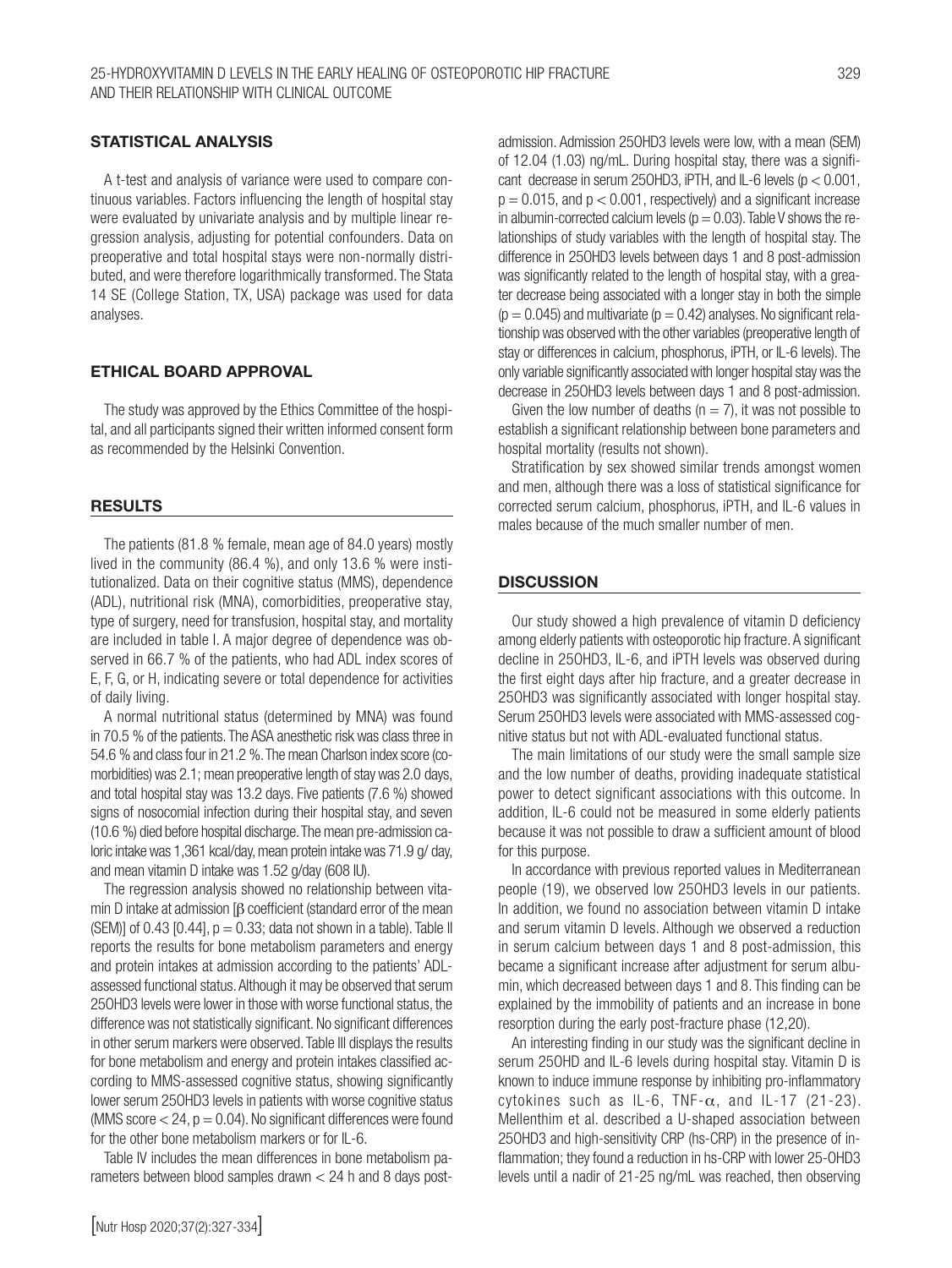| Data are reported as frequencies (percentages) |                |  |  |  |
|------------------------------------------------|----------------|--|--|--|
| <b>Variable</b>                                | Frequency (%)  |  |  |  |
| Sex                                            |                |  |  |  |
| Male                                           | 12 (18.18)     |  |  |  |
| Female                                         | 54 (81.82)     |  |  |  |
| Residence                                      |                |  |  |  |
| Home                                           | 57 (86.36)     |  |  |  |
| Nursing home                                   | 9(13.64)       |  |  |  |
| Activities of daily living (ADL) <sup>1</sup>  |                |  |  |  |
| $A-D$                                          | 22 (33.34)     |  |  |  |
| $E-H$                                          | 44 (66.68)     |  |  |  |
| Mini nutritional assessment                    |                |  |  |  |
| > 23 (well nourished)                          | 43 (70.49)     |  |  |  |
| 23-12 (risk of malnutrition)                   | 15 (24.59)     |  |  |  |
| < 12 (malnutrition)                            | 3(4.92)        |  |  |  |
| ASA pre-anesthetic risk score                  |                |  |  |  |
| $1 - 2$                                        | 16 (24.25)     |  |  |  |
| $3 - 4$                                        | 50 (75.76)     |  |  |  |
| Type of surgery                                |                |  |  |  |
| Hemiarthroplasty                               | 20 (31.25)     |  |  |  |
| Dynamic hip screw                              | 9(14.06)       |  |  |  |
| Intramedullary nail                            | 30 (46.88)     |  |  |  |
| Total arthroplasty                             | 5(7.81)        |  |  |  |
| Death in hospital                              |                |  |  |  |
| <b>No</b>                                      | 59 (89.39)     |  |  |  |
| Yes                                            | 7(10.61)       |  |  |  |
| Required transfusion                           |                |  |  |  |
| <b>No</b>                                      | 46 (69.70)     |  |  |  |
| Yes                                            | 20 (30.30)     |  |  |  |
| Infectious complications                       |                |  |  |  |
| <b>No</b>                                      | 61 (92.42)     |  |  |  |
| Yes                                            | 5(7.58)        |  |  |  |
| Data are reported as means (SD)                |                |  |  |  |
| Mini-Mental State <sup>2</sup> : mean (SD)     | 12.48 (11.79)  |  |  |  |
| Length of stay, days                           | 13.18 (12.36)  |  |  |  |
| Preoperative stay, days                        | 2.03(2.89)     |  |  |  |
| Charlson index                                 | 2.06(1.51)     |  |  |  |
| Caloric intake                                 |                |  |  |  |
| Kcal/day                                       | 1360.7 (68.8)  |  |  |  |
| Kjoules/day                                    | 5693.3 (288.9) |  |  |  |
| Protein intake (g/day)                         | 71.88 (3.55)   |  |  |  |
| Vitamin D intake (g/d)                         | 1.52(0.56)     |  |  |  |

### Table I. Demographic and clinical characteristics of the included population at the beginning of the study

<sup>1</sup> Patients in categories A, B, C, and D are considered independent or moderately dependent for ADL. Patients in categories E, F, G and H are considered severely or *totally dependent for ADL. 2 Mini-Mental State (cutoff point for abnormality: < 23). SD: standard deviation.*

an increase with 25OHD3 levels above 25 ng/mL (24). Srikanth et al. reported an inverse association between 25OHD3 and IL-6 levels in older men (25), and vitamin D is known to play a key role in fracture consolidation and orthopedic surgery outcomes (26). In agreement with our results, two studies have reported a reduction in 25OHD after orthopedic surgery in patients with knee (13) and tibial or femoral shaft (27) fractures, which might be related to the inflammation produced by the procedure (28). In addition, Reid et al. (13) described a decline in vitamin D levels that persisted after normalization by increased plasma CRP; they also proposed that the fall in vitamin D may be due to an increased uptake of its metabolites by callus bone during the post-fracture healing period (13).

IL-6 has been associated with worse clinical outcomes after hip fracture (29,30), reaching peak levels at 72 hours post-fracture (12). In the present study we observed a significant reduction of both IL-6 serum levels at 8 days after the fracture, indicating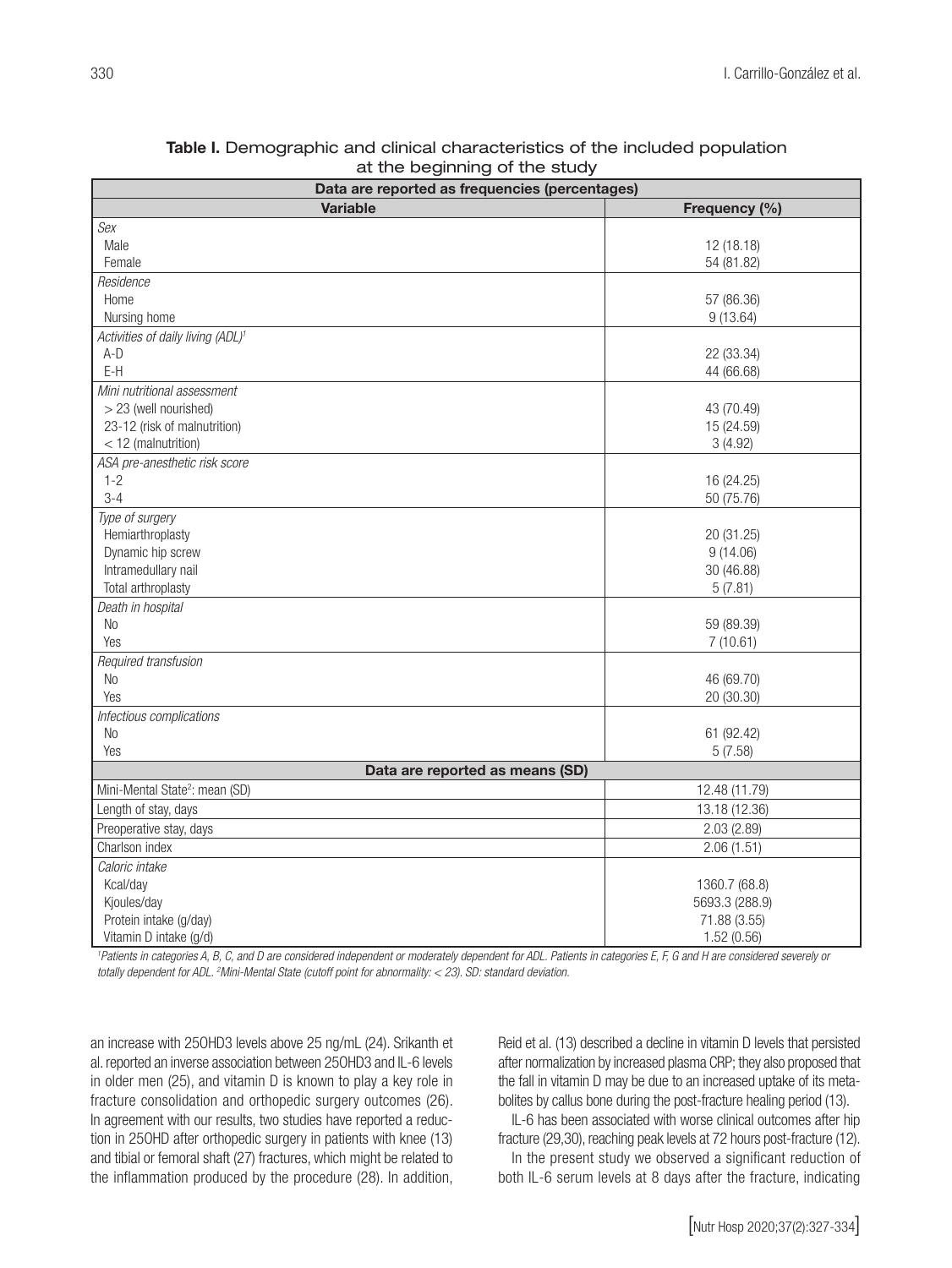| <b>Variable</b>                 | ADL (n)     | $\sigma$ and $\sigma$ to the third of Daily Living ( $\sigma$ to L) toon<br><b>Crude analysis</b> |         |  |
|---------------------------------|-------------|---------------------------------------------------------------------------------------------------|---------|--|
|                                 |             | Mean $(\pm$ SEM)                                                                                  | p-value |  |
| 250HD3 (ng/mL)                  | Low (22)    | 13.37 (1.83)                                                                                      | 0.362   |  |
|                                 | High (44)   | 11.37(1.24)                                                                                       |         |  |
| Corrected serum calcium (mg/dL) | Low $(14)$  | 8.98(0.16)                                                                                        | 0.381   |  |
|                                 | High (36)   | 9.13(0.083)                                                                                       |         |  |
| Serum phosphorus (mg/dL)        | Low (22)    | 3.37(0.17)                                                                                        | 0.469   |  |
|                                 | High (44)   | 3.24(0.1)                                                                                         |         |  |
| $i$ PTH (pg/mL)                 | Low (21)    | 79.86 (6.33)                                                                                      | 0.745   |  |
|                                 | High (44)   | 83.75 (0.65)                                                                                      |         |  |
| $IL-6$ (mg/dL)                  | Low(11)     | 59.19 (10.2)                                                                                      | 0.433   |  |
|                                 | High (38)   | 83.9 (16.46)                                                                                      |         |  |
| Energy intake (kcal/day)        | Low (22)    | 1363.52 (75.94)                                                                                   | 0.357   |  |
|                                 | High (44)   | 1466.12 (68.34)                                                                                   |         |  |
| Protein intake (g/day)          | Low (22)    | 76.69 (4.86)                                                                                      | 0.676   |  |
|                                 | High $(44)$ | 74.05 (3.71)                                                                                      |         |  |

#### Table II. Bone metabolism parameters and energy and protein intakes in the first 24 h of admission according to functional status as assessed by the Activities of Daily Living (ADL) tool

Low: corresponds to patients in categories A, B, C, and D, i.e., independent or moderately dependent for ADL; High: corresponds to patients in categories E, F, G, and H, *i.e., severely or totally dependent for ADL; 25OHD3: 25-hydroxyvitamin D3; iPTH: intact PTH; IL-6: interleukin 6.*

# Table III. Bone metabolism parameters and energy and protein intakes in the first 24 h of admission according to cognitive status as assessed by the Mini Mental State (MMS) examination

| <b>Variable</b>                 | Univariate analysis                     |                                                       |         |  |
|---------------------------------|-----------------------------------------|-------------------------------------------------------|---------|--|
|                                 | MMS(n)                                  | Mean (SD)                                             | p-value |  |
| 250HD3 (ng/mL)                  | < 10(25)<br>$10-23(28)$<br>24-35 (12)   | 11.76 (9.32)<br>10.06 (6.08)<br>17.33 (8.61)          | 0.042   |  |
| Corrected serum calcium (mg/dL) | < 10(23)<br>$10-23(15)$<br>$24 - 35(5)$ | 9.17(0.53)<br>8.96(0.42)<br>9.14(0.77)                | 0.427   |  |
| Serum phosphorus (mg/dL)        | < 10(28)<br>$10-23(25)$<br>24-35 (12)   | 3.24(0.65)<br>3.2(0.76)<br>3.5(0.64)                  | 0.436   |  |
| iPTH (pg/mL)                    | < 10(28)<br>$10-23(25)$<br>$24-35(11)$  | 84.63 (40.57)<br>84.00 (45.82)<br>70.04 (39.17)       | 0.599   |  |
| $IL-6$ (mg/dL)                  | < 10(26)<br>$10-23(17)$<br>$24 - 35(6)$ | 97.94 (117.47)<br>51.15(36.5)<br>70.63 (41.54)        | 0.256   |  |
| Energy intake (kcal/day)        | < 10(28)<br>$10-23(25)$<br>24-35 (12)   | 1469.13 (473.1)<br>1372.23 (390.3)<br>1426.29 (376.4) | 0.712   |  |
| Protein intake (g/dL)           | < 10(28)<br>$10-23(25)$<br>24-35 (12)   | 71.54 (23.4)<br>76.59 (24.9)<br>74.73 (18.9)          | 0.730   |  |

*MMS score < 10 = moderate to severe dementia; 10-23 = mild dementia; 24-35 = no cognitive impairment; 25OHD3: 25-hydroxyvitamin D3; iPTH: intact PTH; IL-6: interleukin 6.*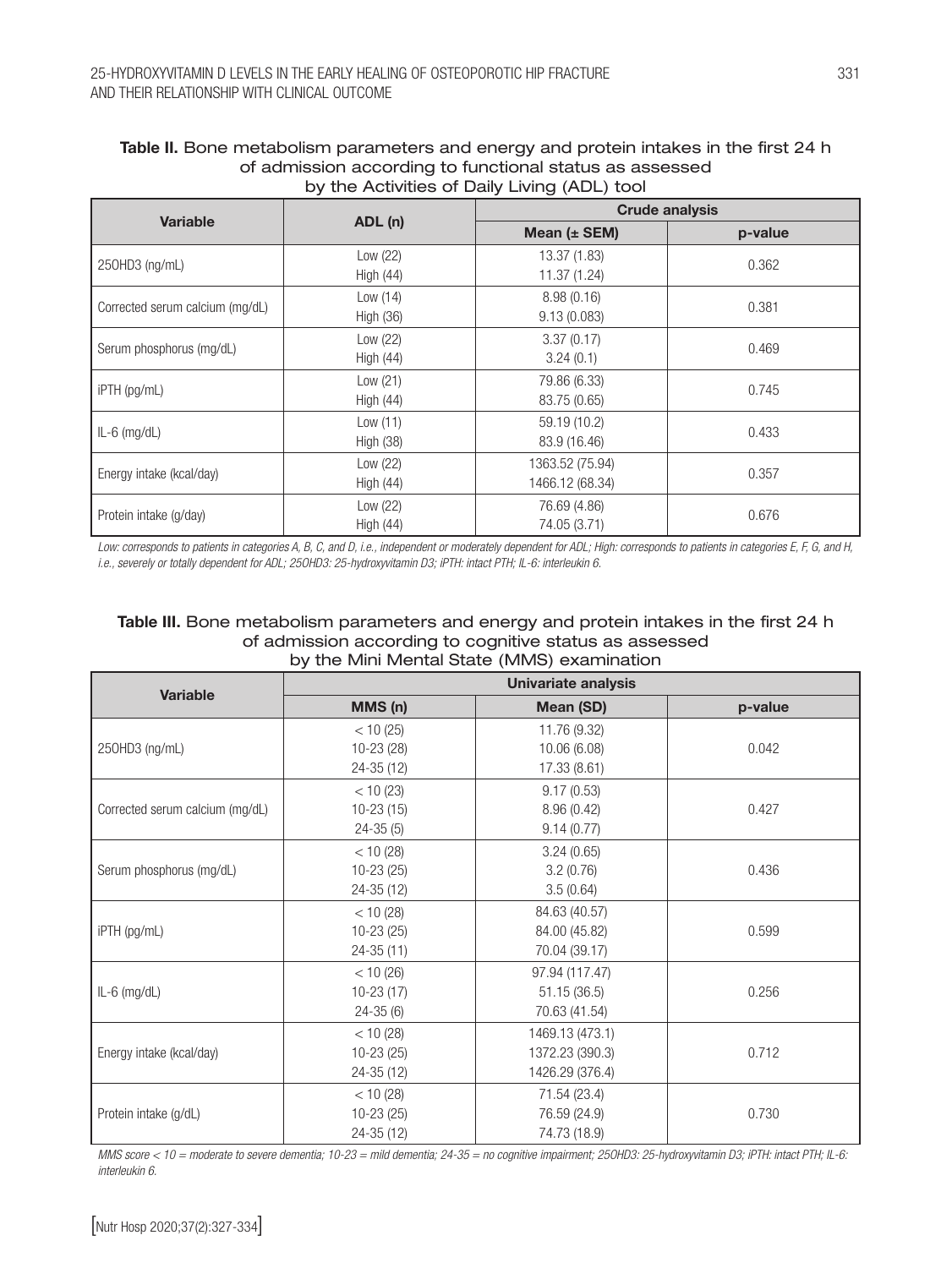| <b>Variable</b>                 | <b>Day</b>     | Mean $(\pm$ SEM)              | $p$ -value |
|---------------------------------|----------------|-------------------------------|------------|
| Serum calcium (mg/dL)           | Day 1<br>Day 8 | 8.55(0.07)<br>8.41(0.118)     | 0.002      |
| Serum albumin (g/dL)            | Day 1<br>Day 8 | 3.2(0.06)<br>2.7(0.06)        | < 0.001    |
| Corrected serum calcium (mg/dL) | Day 1<br>Day 8 | 9.05(0.07)<br>9.19(0.06)      | 0.029      |
| Serum phosphorus (mg/dL)        | Day 1<br>Day 8 | 3.28(0.09)<br>2.92(0.09)      | 0.002      |
| 250HD3 (ng/mL)                  | Day 1<br>Day 8 | 12.04 (1.03)<br>9.88(0.84)    | < 0.001    |
| iPTH (pg/mL)                    | Day 1<br>Day 8 | 82.43 (5.34)<br>71.98 (4.73)  | 0.015      |
| $IL-6$ (mg/dL)                  | Day 1<br>Day 8 | 80.77 (14.10)<br>27.59 (4.22) | < 0.001    |

Table IV. Bone metabolism parameters on days 1 and 8 after hospital admission

*25OHD3: 25-hydroxyvitamin D3; iPTH: intact PTH; IL-6: interleukin 6; SEM: standard error of the mean.*

### Table V. Relationship between bone metabolism parameters and length of hospital stay (linear regression analysis)

| <b>Variable</b>                          | Univariate analysis |         | <b>Multivariate analysis</b> |         |
|------------------------------------------|---------------------|---------|------------------------------|---------|
|                                          | β coefficient (SEM) | p-value | β coefficient (SEM)          | p-value |
| Preoperative stay                        | 0.022(0.022)        | 0.316   | 0.032(0.019)                 | 0.099   |
| Diff. 250HD3 (ng/mL)                     | 0.031(0.015)        | 0.045   | 0.038(0.018)                 | 0.042   |
| Diff. corrected serum<br>calcium (mg/dL) | $-0.010(0.098)$     | 0.915   | 0.138(0.124)                 | 0.273   |
| Diff. serum phosphorus<br>(mg/dL)        | $-0.048(0.072)$     | 0.505   | $-0.016(0.878)$              | 0.859   |
| Diff. iPTH (pg/mL)                       | $-0.001(0.002)$     | 0.599   | $-0.002(0.002)$              | 0.368   |
| Diff. $IL-6$ (mg/dL)                     | $-0.0004(0.001)$    | 0.691   | 0.001(0.003)                 | 0.747   |

*Multivariate analysis: ajusted for baseline values, preoperative stay, ADL, MMS, energy intake (kcal), and albumin. Diff: difference between days 1 and 8; 25OHD3: 25-hydroxyvitamin D3; iPTH: intact PTH; IL-6: interleukin 6; SEM: standard error of the mean.*

that the acute inflammation induced by the bone tissue injury and by surgery decreased within a few days. In addition, serum 25OHD3 levels remained low at the end of the study, which may correspond to a greater consumption of this vitamin at the fracture site (10,13). In contrast to our results, Briggs et al. observed no fluctuation in serum 25OH levels after long-bone fracture in humans (31). However, a longitudinal study of 205 women with hip fractures reported a fall in 1,25(OH)<sub>2</sub>  $\mathsf{D}_3$  levels from day 3 to day 10, followed by a gradual rise over the next 12 months (32).

Our observation of a decline in 25OHD3 levels is relevant because of the possible consequences of vitamin D deficiency on the recovery of patients. Vitamin D promotes consolidation at the fracture site by directly stimulating osteoblasts, which have vitamin D receptors (VDRs) and express the 1- $\alpha$  hydroxylase enzyme (CYP27B1). This leads to the endogenous synthesis of 1,25(OH)<sub>2</sub>D<sub>3</sub>, which coordinates the functions of both osteoclasts and osteoblasts, and controls bone remodeling (4). Clinical studies have reported that vitamin D supplementation favors consolidation in vitamin D-deficient patients (12,33).

The vitamin D deficiency observed in our patients at admission, and the decline in serum vitamin D levels during their hospital stay, might delay the early stage of fracture healing. In fact, a greater decline in these levels was associated with longer hospital stay. Vitamin D deficiency has previously been associated with clinical outcomes (34). Low plasma vitamin D levels have been associated with a longer delay in the discharge of critically ill patients (35), and with greater length of stay, mortality, and surgical intensive care unit costs (36). They have also been related to worse clinical outcomes (37) and increased comorbidities requiring hospital treatment, including secondary hyperparathyroidism (SHPT) (38). Indeed, researchers have associated higher 25OHD· levels with the recovery of walking ability after a fracture (39), and lower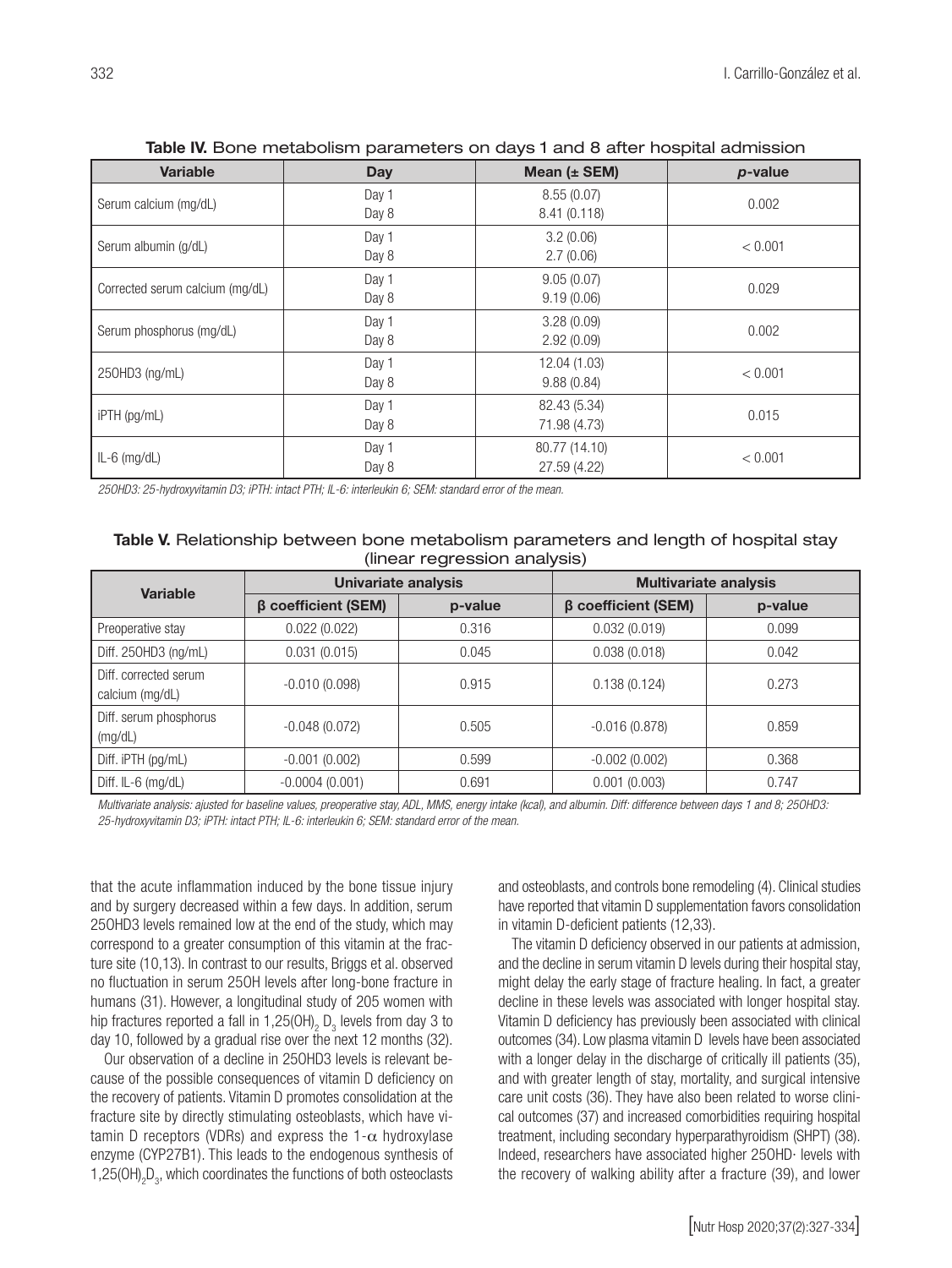levels with worse clinical outcomes (19). However, another study of 100 patients with hip fractures observed no relationship between vitamin D levels at admission and hospital stay (40,19). Besides vitamin D deficiency, SHPT was independently associated with longer hospital stay and increased mortality (41). In the present study, we observed a significant reduction in iPTH during hospital stay, despite the decline in serum vitamin D. This may be explained in part by the significant increase in albumin-corrected serum calcium levels, and in part by a state of so-called "functional hypoparathyroidism" (20).

In another study, vitamin D levels  $<$  20 ng/mL or  $>$  60 ng/mL were associated with increased mortality in hospitalized patients (42), and an association has been found between lower levels and increased mortality in patients with hip fracture (43,44). In the present study no significant association was found, which may be attributable to the small number of deaths ( $n = 7$ ) and consequent lack of statistical power.

We found a statistically significant association between 25OHD3 levels and MMS-assessed cognitive status. Vitamin D levels have previously been related to dementia, Parkinson´s disease (45), and mild cognitive impairment (MCI). Thus, Anweilwer et al. associated low 25OHD3 levels with MCI in 95 elderly people without dementia (46), and a longitudinal study found that severe vitamin D deficiency was independently associated with a future risk of MCI and dementia (47). Vitamin D deficiency was also associated with worse cognitive status and depression after traumatic brain injury (48). Vitamin D has been described as playing an important extra-skeletal role in the nervous tissue, among others (11). Finally, different vitamin D receptor (VDR) gene polymorphisms in the brain have been associated with cognitive impairment, Parkinson's disease, and multiple sclerosis (49).

In conclusion, 25OHD3 levels were inadequate in patients with osteoporotic hip fracture within 24 h of their hospitalization, and then significantly declined over the next eight days. A greater decline in vitamin D levels was associated with a longer hospital stay, and lower levels were associated with a worse MMS-assessed cognitive level. No association was found with ADL-evaluated functional status. These findings support the administration of vitamin D supplementation during the hospital stay of patients admitted for low-energy hip fracture. Further research is warranted to establish a definitive conclusion on this issue.

#### **REFERENCES**

- 1. Pisani P, Daniela Renna M, Conversano F, Casciaro E, Di Paola M, Quarta E, et al. Major osteoporotic fragility fractures: Risk factor updates and societal impact. World J Orthop March World J Orthop 2016;18:171-81. DOI: 10.5312/wjo.v7.i3.171
- 2. Keene GS, Parker MJ, Pryor GA. Mortality and morbidity after hip fractures. BMJ 1993;307:1248-50. DOI: 10.1136/bmj.307.6914.1248
- 3. Sahota O, Mundey MK, San P, Godber IM, Lawson N, Hosking DJ. The relationship between vitamin D and parathyroid hormone: Calcium homeostasis, bone turnover, and bone mineral density in postmenopausal women with established osteoporosis. Bone 2004;35:312-9. DOI: 10.1016/j.bone.2004.02.003
- 4. Ormsby RT, Findlay DM, Kogawa M, Anderson PH, Morris HA, Atkins GJ. Analysis of vitamin D metabolism gene expression in human bone: evidence for autocrine control of bone remodelling. J Steroid Biochem Mol Biol 2014;144 Pt A:110-3. DOI: 10.1016/j.jsbmb.2013.09.016
- 5. Cauley JA, Lacroix AZ, Wu L, Horwitz M, Danielson ME, Bauer DC, et al. Serum 25-hydroxyvitamin D concentrations and risk for hip fractures. Ann Intern Med 2008;149:242-51. DOI: 149/4/242 [pii]
- 6. Larrosa M, Gomez A, Casado E, Moreno M, Vázquez I, Orellana C, et al. Hypovitaminosis D as a risk factor of hip fracture severity. Osteoporos Int 2012;23:607-14. DOI: 10.1007/s00198-011-1588-z
- 7. Bolland MJ, Grey A, Avenell A. Effects of vitamin D supplementation on musculoskeletal health: a systematic review, meta-analysis, and trial sequential analysis. Lancet Diabetes Endocrinol 2018;6:847-58. DOI: 10.1016/S2213- 8587(18)30265-1
- 8. Bischoff-Ferrari HA, Orav EJ, Abderhalden L, Dawson-Hughes B, Willett WC. Vitamin D supplementation and musculoskeletal health. Lancet Diabetes Endocrinol 2019;7:85. DOI: 10.1016/S2213-8587(18)30347-4
- 9. Gorter EA, Hamdy NAT, Appelman-Dijkstra NM, Schipper IB. The role of vitamin D in human fracture healing: a systematic review of the literature. Bone 2014;64:288-97. DOI: 10.1016/j.bone.2014.04.026
- 10. Alkalay D, Shany S, Dekel S. Serum and Vitamin and D Metabolites in Elective Patients and Patients After Fracture. J Bone Jt Surg 1989;71-B:85-7.
- 11. Christakos S, Hewison M, Gardner DG, Wagner CL, Sergeev IN, Rutten E, et al. Vitamin D: Beyond bone. Ann N Y Acad Sci 2013;1287:45-58. DOI: 10.1111/nyas.12129
- 12. Fischer V, Haffner-Luntzer M, Amling M, Ignatius A. Calcium and vitamin D in bone fracture healing and post-traumatic bone turnover. Eur Cells Mater 2018;35:365-85. DOI: 10.22203/eCM.v035a25
- 13. Reid D, Toole BJ, Knox S, Talwar D, Harten J, O'Reilly DSJ, et al. The relation between acute changes in the systemic inflammatory response and plasma 25-hydroxyvitamin D concentrations after elective knee arthroplasty. Am J Clin Nutr 2011;93:1006-11. DOI: 10.3945/ajcn.110.008490
- 14. Folstein MF, Folstein SE, McHugh PR. " Mini-mental state&quot. A practical method for grading the cognitive state of patients for the clinician. J Psychiatr Res 1975;12:189-98.
- 15. Katz S, Ford AB, Moskowitz RW, Jackson BA, Jaffe MW. Studies of illness in the aged. The index of adl: a standardized measure of biological and psychosocial function. JAMA 1963;185:914-9.
- 16. Wildiers H, Heeren P, Puts M, Topinkova E, Janssen-Heijnen MLG, Extermann M, et al. International society of geriatric oncology consensus on geriatric assessment in older patients with cancer. J Clin Oncol 2014;32:2595-603. DOI: 10.1200/JCO.2013.54.8347
- 17. Vellas B, Guigoz Y, Garry PJ, Nourhashemi F, Bennahum D, Lauque S, et al. The Mini Nutritional Assessment (MNA) and its use in grading the nutritional state of elderly patients. Nutrition 1999;15:116-22.
- 18. Holick MF, Binkley NC, Bischoff-Ferrari HA, Gordon CM, Hanley DA, Heaney RP, et al. Evaluation, treatment, and prevention of vitamin D deficiency: An endocrine society clinical practice guideline. J Clin Endocrinol Metab 2011;96:1911-30. DOI: 10.1210/jc.2011-0385
- 19. Di Monaco M, Castiglioni C, Di Carlo S, La Marmora E, Filipovic I, Milano E, et al. Classes of vitamin D status and functional outcome after hip fracture: a prospective, short-term study of 1350 inpatients. Eur J Phys Rehabil Med 2019;55:56-62. DOI: 10.23736/s1973-9087.18.05191-2
- 20. Björkman M, Sorva A, Risteli J, Tilvis R. Vitamin D supplementation has minor effects on parathyroid hormone and bone turnover markers in vitamin Ddeficient bedridden older patients. Age Ageing 2008;37:25-31. DOI: 10.1093/ageing/afm141
- 21. Sassi F, Tamone C, D'Amelio P. Vitamin D: Nutrient, Hormone, and Immunomodulator. Nutrients 2018;10:1656. DOI: 10.3390/nu10111656
- 22. Carvalho JTG, Schneider M, Cuppari L, Grabulosa CC, Aoike DT, Redublo BMQ, et al. Cholecalciferol decreases inflammation and improves Vitamin D regulatory enzymes in lymphocytes in the uremic environment: A randomized controlled pilot trial. PLoS One 2017;12. DOI: 10.1371/journal.pone.0179540
- 23. Vanherwegen AS, Gysemans C, Mathieu C. Regulation of Immune Function by Vitamin D and Its Use in Diseases of Immunity. Endocrinol Metab Clin North Am 2017;46:1061-94. DOI: 10.1016/j.ecl.2017.07.010
- 24. Mellenthin L, Wallaschofski H, Grotevendt A, Völzke H, Nauck M, Hannemann A. Association between serum vitamin D concentrations and inflammatory markers in the general adult population. Metabolism 2014;63:1056- 62. DOI: 10.1016/j.metabol.2014.05.002
- 25. Srikanth P, Chun RF, Hewison M, Adams JS, Bouillon R, Vanderschueren D, et al. Associations of total and free 25OHD and 1,25(OH)2D with serum markers of inflammation in older men. Osteoporos Int 2016;27:2291-300. DOI: 10.1007/s00198-016-3537-3
- 26. Moon AS, Boudreau S, Mussell E, Kit He J, Brabston EW, Ponce BA, et al. Current concepts in vitamin D and orthopaedic surgery. Rev Chir Orthop Traumatol 2019;105:375-82. DOI: 10.1016/j.rcot.2018.12.025